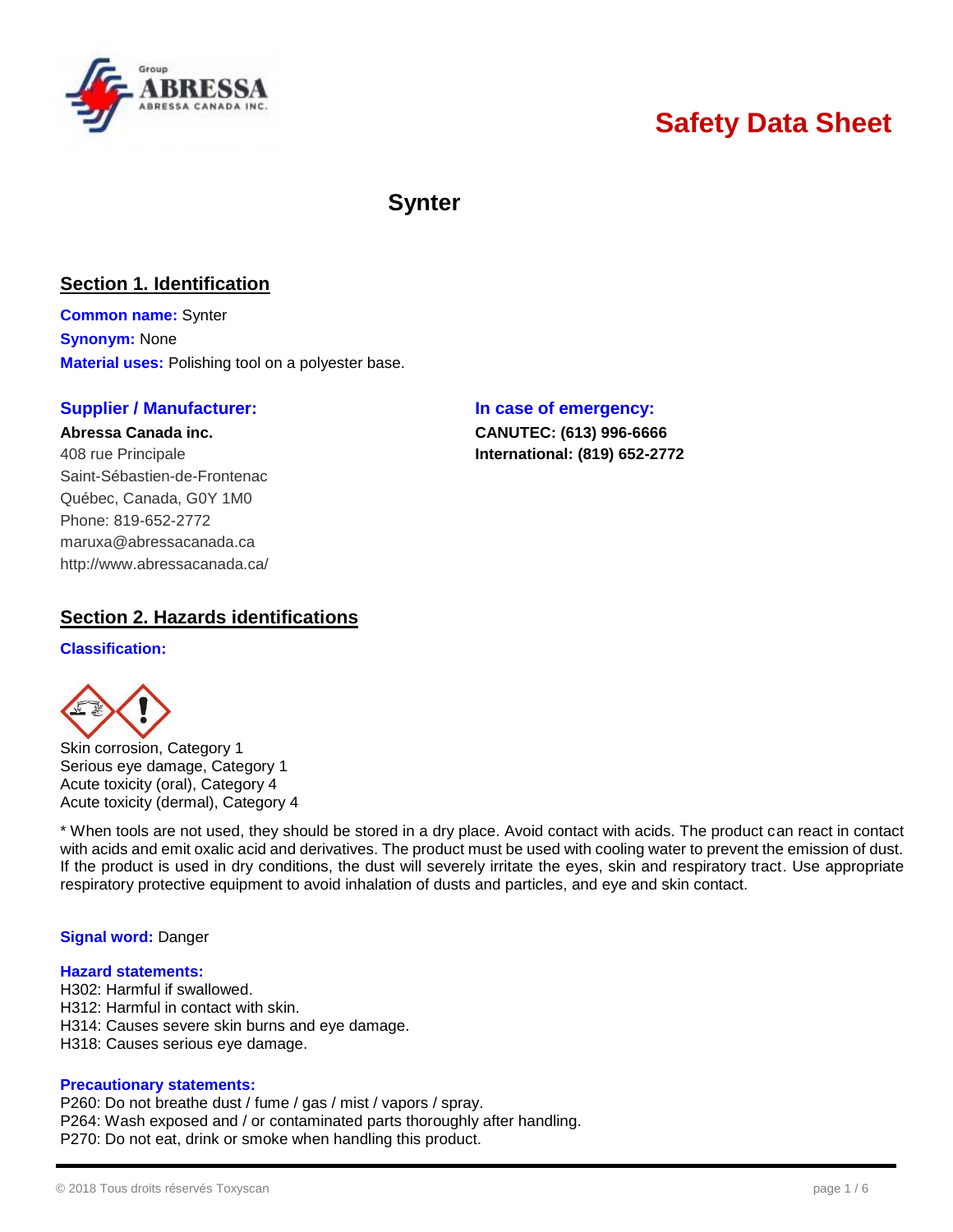P280: Wear protective gloves / protective clothing / eye protection / face protection.

P301 + P310: IF SWALLOWED: Immediately call a POISON CENTER or doctor.

P301 + P330 + P331: IF SWALLOWED: rinse mouth. DO NOT induce vomiting.

P302 + P352: IF ON SKIN: Wash with plenty of soap and water.

P303 + P361 + P353: IF ON SKIN (or hair): Remove / Take off immediately all contaminated clothing. Rinse skin with water / shower.

P304 + P340: IF INHALED: Remove victim to fresh air and keep at rest in a position comfortable for breathing.

P305 + P351 + P338: IF IN EYES: Rinse cautiously with water for several minutes. Remove contact lenses, if present and easy to do. Continue to rinse.

P310: Immediately call a POISON CENTER or doctor.

P321: Move away from the danger zone. See a doctor. Show this safety data sheet to the attending physician.

P330: Rinse mouth.

P363: Wash contaminated clothing before reuse.

P405: Keep locked up.

P501: Dispose of contents / container by a licensed waste disposal company in accordance with regional regulations.

## **Section 3. Composition and information on ingredients**

| <b>Name</b>                  | <b>CAS</b> | <b>Concentration %</b> |  |
|------------------------------|------------|------------------------|--|
| Aluminum oxide               | 1344-28-1  | $7 - 13$               |  |
| Potassium salt               | $**$       | $**$                   |  |
| Formo-phenolic polymers      | $**$       | $***$                  |  |
| Hydroxy aromatic hydrocarbon | $+1$       | $**$                   |  |
| Hexamine                     | $**$       | $***$                  |  |

Note: Industrial Secret confirmation number CCRMD / HMRIC: 8633 (June 5, 2012)

## **Section 4. First aid measures**

#### **Description of first aid if required:**

Move out of dangerous area. Consult a physician. Show this safety data sheet to the doctor in attendance.

#### **Eye contact:**

If irritation develops after exposure to dusts and / or cooling water, immediately flush eyes with plenty of water. Get medical help immediately.

#### **Skin contact:**

If irritation develops after exposure to dust and / or cooling water, flush skin with plenty of water. Wash exposed area with water and mild soap, Get medical attention immediately.

#### **Inhalation:**

If irritation develops after exposure to dust and / or cooling water, watch for vital signs and obtain immediate medical attention. If the victim stops breathing, give artificial respiration. Do not use the mouth-to-mouth technique if the face, mouth and respiratory tract are contaminated with the substance. Administer artificial respiration with the aid of a pocket mask equipped with a non-return valve or other suitable medical device. Get medical help immediately.

#### **Ingestion:**

If the product is ingested, DO NOT induce vomiting. Rinse mouth with water. Never give a drink to someone who is unconscious or unconscious. Give 1 or 2 glasses of water to drink. If vomiting occurs naturally, rinse the mouth again with water. Get medical help immediately.

## **Indication of immediate medical attention and special treatment needed, if necessary:**

Do not give anything by mouth to an unconscious victim.

#### **Most important acute symptoms and effects:**

Dust and abrasion particles are severely irritating to the eyes. Dust and abrasion particles are irritating to the skin. The product is toxic when ingested. On the other hand, ingestion is unlikely, but possible in cases of poor industrial hygiene. Abrasive particles can be corrosive by the action of gastric acids and irritate the gastric tract. Severe exposure can lead to shock, cardiac arrest and fatality. If the product is used without cooling water, the dust can be irritating to the airways, causing sore throat, coughing and breathing difficulties.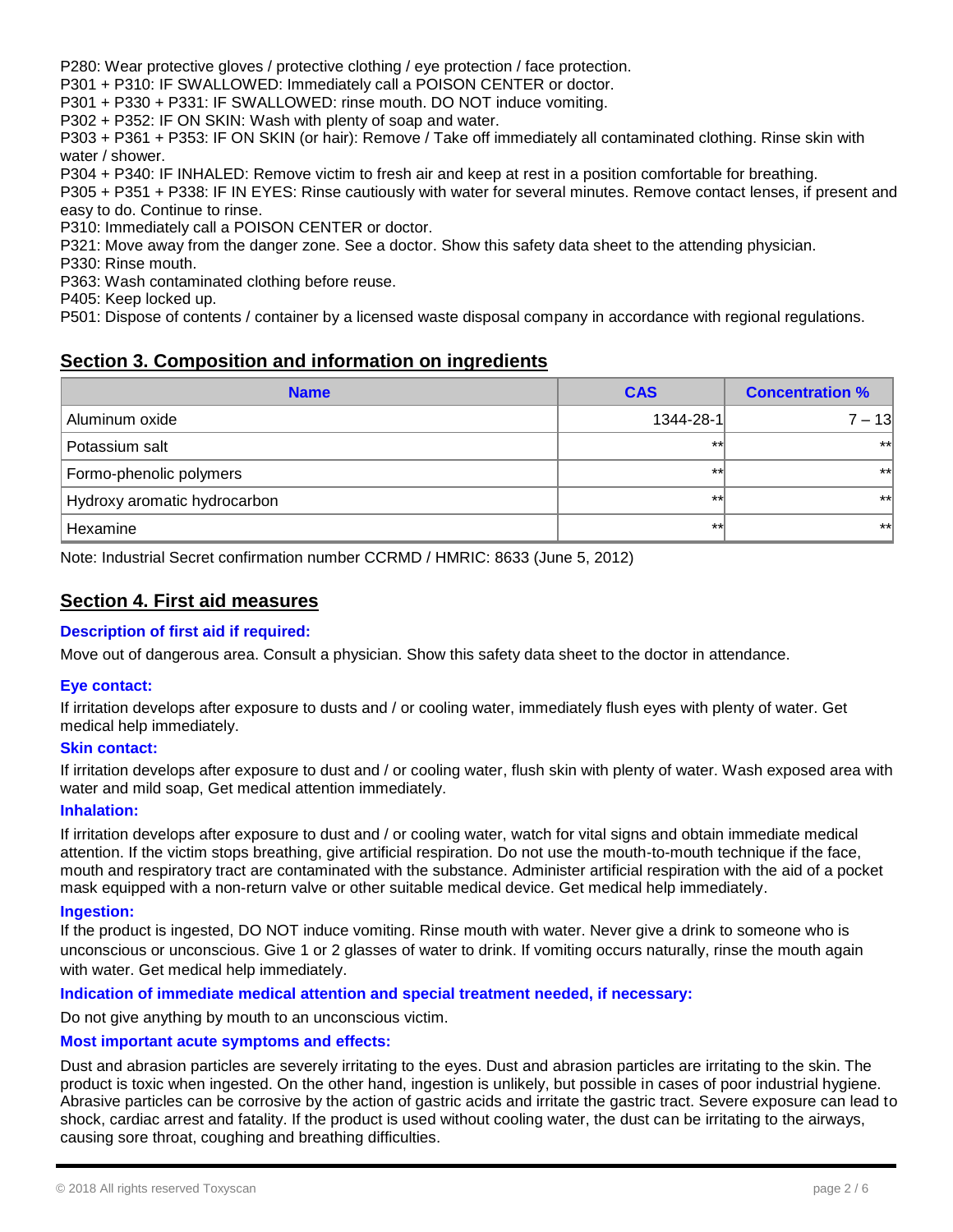## **Section 5. Fire fighting measures**

**Flammability of the product:**

The polypropylene base may ignite or melt at very high temperatures.

**Flash point:** N/A **Auto-ignition temperature:** N/A **Products of combustion:** Carbon oxides **Special protective actions for fire-fighters:** Wear self-contained breathing apparatus and appropriate protective clothing. **Suitable extinguishing media:** Use means of extinction the most suited to the surrounding materials.

## **Section 6. Accidental release measures**

**Personal precautions, protective equipment and emergency procedures: For non emergency personnel:** Not applicable **For emergency personnel:** Not applicable **Environmental precautions:** Not applicable **Methods and material for containment and cleaning up:** Use appropriate tools to put the spilled solid in a convenient waste disposal container.

## **Section 7. Handling and storage**

#### **Precautions in Handling:**

Use the product with water. Follow the usual safety standards during abrasion operations to avoid mechanical injury from abrasive particles. Do not ingest. Do not breathe dust. Wear appropriate protective clothing. In case of insufficient ventilation, use adequate respiratory equipment. Avoid contact with skin and eyes.

#### **Precautions in Storage:**

Keep container tightly closed in a cool, dry and well-ventilated place.

## **Section 8. Exposure Controls, Personal Protections**

#### **Control parameters:**

| <b>Component</b> | <b>CAS</b> | <b>Value</b> | <b>Control</b><br>parameters          | <b>Basis</b> |
|------------------|------------|--------------|---------------------------------------|--------------|
| Aluminum oxide   | 1344-28-1  | TWA          | 5 mg/m $3$<br>(inhalable<br>fraction) | <b>OSHA</b>  |
|                  |            | TWA          | 10 mg/m $3$                           | <b>ACGIH</b> |
|                  |            | TWA          | 15 mg/m $3$                           | <b>OSHA</b>  |

#### **Engineering controls:**

Use with water to cool and clean the stone.

**Personal protective equipment: Eyes:** Wear safety glasses.

**Skin/body:** Wear a lab coat or any other appropriate protective clothing.

**Respiratory:** If ventilation is insufficient, choose appropriate respiratory protection according to levels and duration of exposure.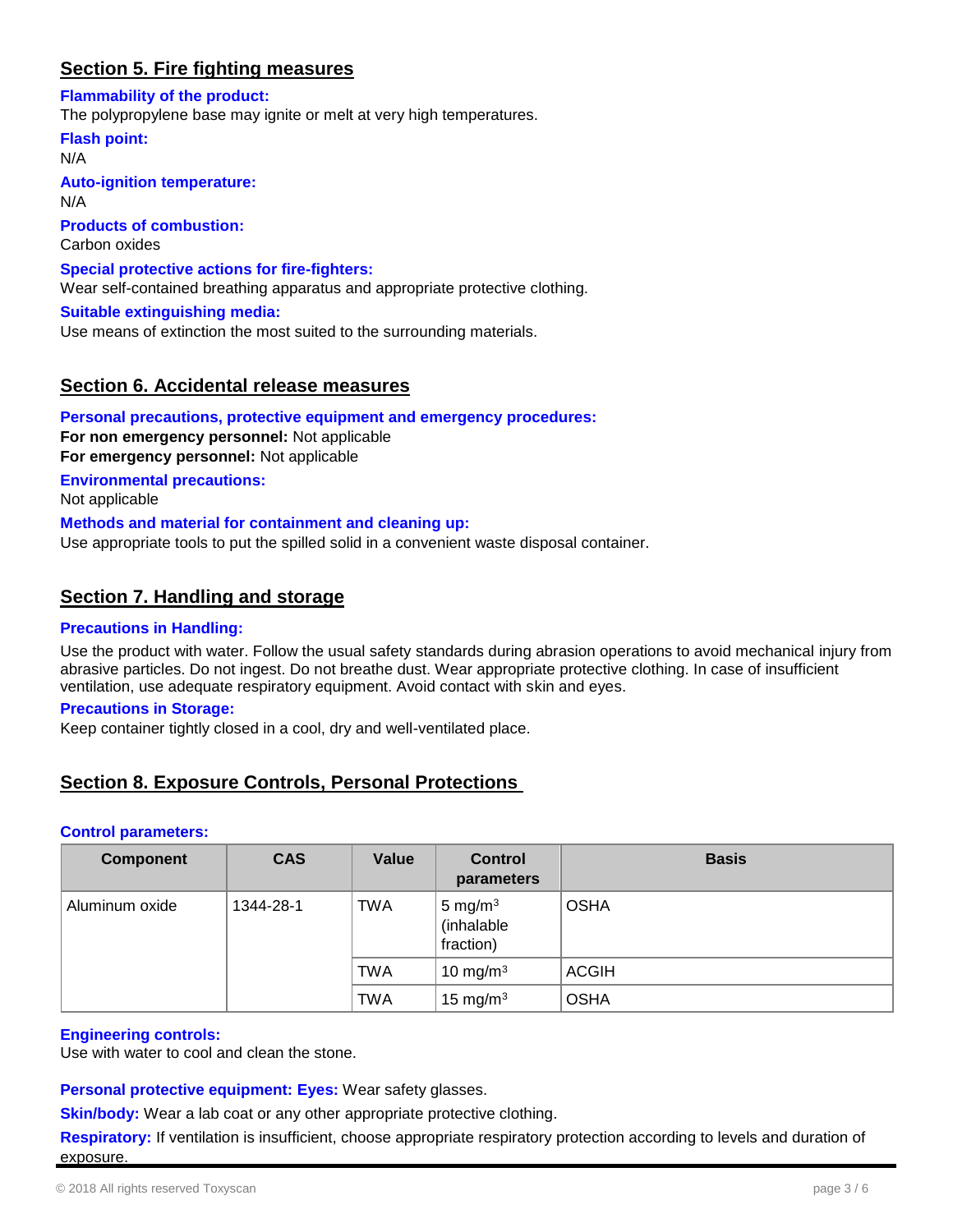**Hands:** Wear chemical resistant protective gloves.

**Other:** Provide an emergency eye wash station and quick drench shower in the immediate work area.

## **Section 9. Physical and chemical properties**

**Physical state:** Solid **Color:** Variable according to components. **Odour:** Not available **Melting point/Freezing point:** Data not available **Boiling point:** Data not available **Appearance:** Pressed crumbly block, coarse granular or powder. **Flash point:** Data not available **Auto-ignition temperature:** Data not available **pH:** 2.5 **Solubility:** Not available **Density:** Data not available

## **Section 10. Stability and reactivity**

**Chemical reactivity:** The product by itself is stable. The product will partially decompose under the effect of heat. **Possibility of hazardous reactions:** Under normal conditions of storage and use, no dangerous reaction does not occur.

**Incompatible materials:** The product may react in contact with acids and emit oxalic acids and derivatives. The product will partially decompose by the action of heat.

**Hazardous decomposition products:** None known

## **Section 11. Toxicological information**

#### **Acute toxicity:**

| <b>Component</b> | CAS       | Value                                     |  |
|------------------|-----------|-------------------------------------------|--|
| Aluminum oxide   | 1344-28-1 | DL <sub>50</sub> Oral: Rat $>$ 3600 mg/kg |  |

#### **Skin corrosion/irritation:**

Potassium salt: Causes severe skin burns and eye damage.

#### **Serious eye damage/irritation:**

Potassium salt: Causes serious eye damage.

## **Respiratory or skin sensitisation:**

Not applicable

**Gem cell mutagenicity:** Not applicable

**Carcinogenicity:** Not applicable

**Reproductive toxicity:** Not applicable

**STOT- Single exposure:** Not applicable

**STOT- repeated exposure:** Not applicable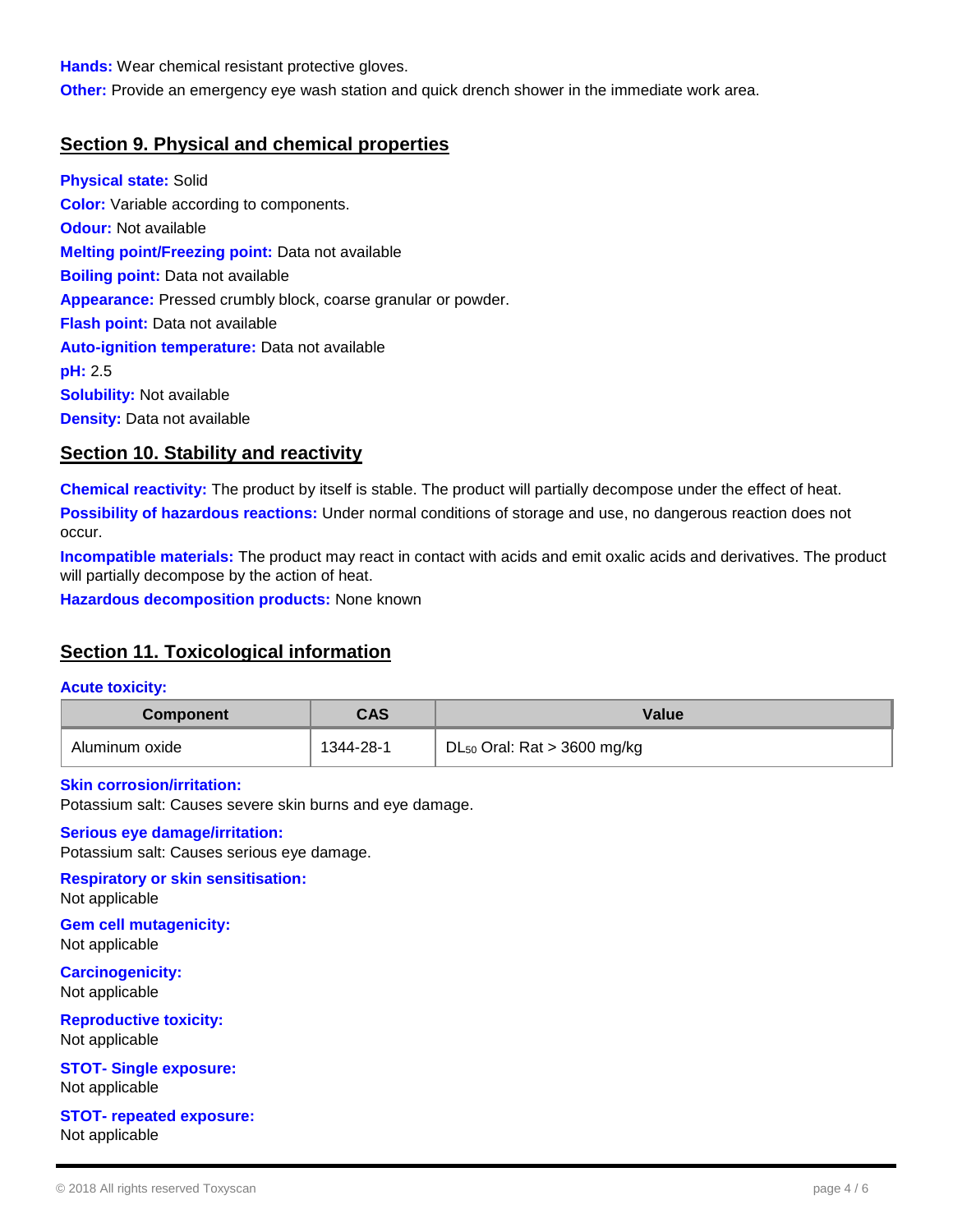## **Aspiration hazard:**

Not applicable

## **Information on likely route of exposure:**

Not applicable

## **Section 12. Ecological information**

## **Ecological data for aquatic environments:**

| <b>Component</b> | <b>CAS</b> | Value                                                   |
|------------------|------------|---------------------------------------------------------|
| Hexamine         | $***$      | CL <sub>50</sub> - Pimephales promelas 49800 mg/L - 96h |
|                  |            | CL <sub>50</sub> - Daphnia magna 36000 mg/L - 48h       |
|                  |            | $CE_{50}$ - Shellfish 92500 mg/L - 96h                  |

## **Persistence and degradability:**

Data not available

#### **Bioaccumulative potential:** Data not available

**Mobility in soil:** Data not available

## **Other adverse effects:**

Data not available

## **Section 13. Disposal considerations**

## **Waste disposal:**

Dispose of this product in accordance with applicable federal, state and local laws.

## **Section 14. Transportation information**

No TDG/DOT/IMDG/IATA Classification

## **Section 15. Regulatory information**

**NFPA Classification:** Health: 2



Flammable: 0 Reactivity: 0 Specials conditions: 0

**Legend: 4: Severe, 3: High, 2: Moderate, 1: Slightly, 0: Not hazardous**

#### **U.S. Federal regulations**

**SARA section 313 (specific toxic chemical listings):** No ingredient listed **California proposition 65 requirements:** No ingredient listed

## **REACH Classification (EU)**

## **REACH - Registration, Evaluation, Authorisation and Restriction of Chemical substances**

#### **REACH Data:**

| $ \sim$<br>cu | CAC                                            | ıbstance          | <b>Full</b> | יימה | -- |
|---------------|------------------------------------------------|-------------------|-------------|------|----|
| <b>NA</b>     | $-28-$<br>$1344 -$<br>$\overline{\phantom{a}}$ | Oxyde d'Aluminium | Yes         |      |    |